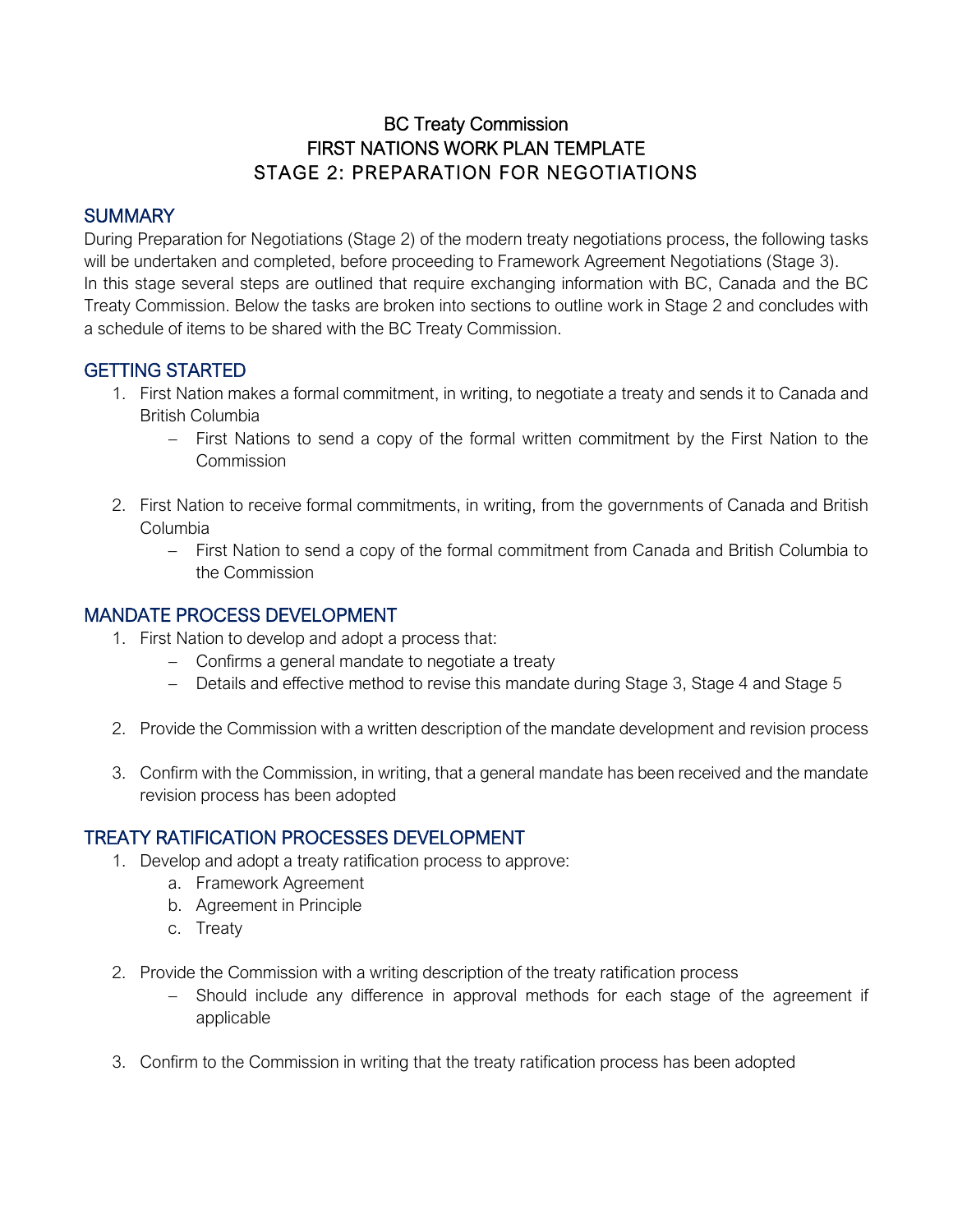# SUBSTANTIVE AND PROCEDURAL ISSUES LISTS

- 1. Develop a preliminary list of substantive and procedural issues that have been identified at Stage 2, and are desired to be negotiated
	- − Detailed research on these issues to be undertaken in Stage 3
- 2. Provide the Commission with a written copy of the substantive and procedural issues list
- 3. Obtain Sufficient human and other resources required to complete the tasks in Stage 2 and to be prepared to enter into the tasks of Stage 3
- 4. Agree with Canada and British Columbia on the method to share information (e.g. resource information databases, mapping capabilities etc.) during Stage 3
- 5. Provide the Commission with a written description of how information is to be shared between the parties

# OVERLAPPING / SHARED TERRITORIES WITH NEIGHBORING FIRST NATIONS

- 1. Address overlapping / shared territories with neighboring First Nations by:
	- a. Identifying and notifying neighboring First Nations affected by the overlaps
	- b. Identifying a process to resolve these overlapping/shared territory issues
	- c. Establish a method for the Commission to monitor overlapping/shared territory discussion with First Nations neighbours
- 2. Provide the Commission with copies of:
	- a. Letters notifying neighbouring First Nations of any overlapping/shared territories
	- b. A copy of the preliminary map showing overlapping/shared territories
	- c. A written description of the method for the Commission to monitor overlapping/shared territory discussions

#### PROCEEDING WITH BRITISH COLUMBIA AND CANADA

- 1. Agree with Canada and British Columbia on:
	- a. Frequency of meetings
	- b. Meeting locations
	- c. Estimated time to complete Stage 3 Framework Agreement Negotiations
- 2. Confirm, in writing, to the Commission that these procedural matters have been agreed upon by all parties
- 3. Appoint a chief negotiator and a contact person for negotiations
- 4. Notify the Commission in writing, of the appointments of a chief negotiator and contact person
- 5. Develop and submit to the Commission a detailed First Nations Work Plan and budget for research and negotiations required for Stage 3 Framework Agreement Negotiations.